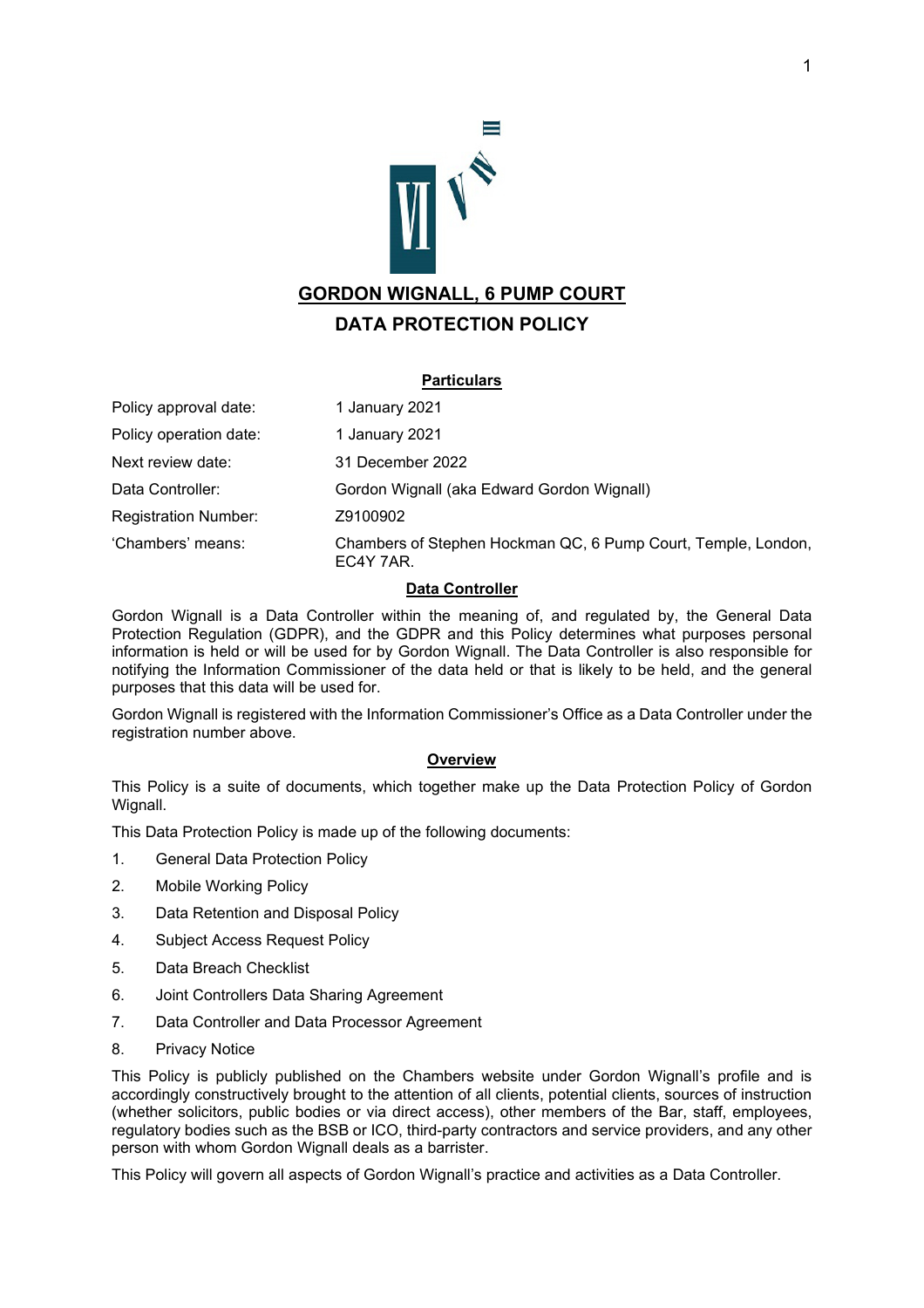The Joint Controllers Data Sharing Agreement and Data Controller and Data Processor Agreement making up part of this Policy will be binding upon any person, organisation or body with whom Gordon Wignall engages with respectively as a Joint Data Controller with Gordon Wignall or as a Data Processor instructed or contracted by Gordon Wignall.

Gordon Wignall also adheres to 6 Pump Court's Data Protection, Privacy and Information Management Policy, which is publicly available on Chambers' website.

#### **Definitions**

- Personal data Any factual information or expressions of opinion relating to an individual where that individual can be identified directly from that information or in conjunction with any other information coming into the possession of the data holder.
- Data Controller The individual or organisation controlling personal data that decides the purpose of processing personal information, including what information will be processed and how it will be obtained.
- Data Processor An individual (other than an employee of the Data Controller) or organisation that processes personal information whilst undertaking a business activity or contracted service on behalf of the Data Controller.
- Data processing Any business activity or contracted service that involves using personal, corporate or other information for any purpose, including obtaining, recording, holding, viewing, storing, adapting, altering, deleting, disclosing. This is not restricted to computer processing but includes manual files and verbal discussions.

### **(1) GENERAL DATA PROTECTION POLICY**

#### **Introduction**

Gordon Wignall needs to gather and use certain information about individuals.

These can include clients, customers, suppliers, business contacts, employees and other people the practice has a relationship with or may need to contact.

This Policy describes how this personal data must be collected, handled, stored to meet the practice's data protection standards – and to comply with the law.

#### **Why this Policy Exists**

This General Data Protection Policy exists to ensure that Gordon Wignall:

- Complies with GDPR and follows good practice
- Protects the rights of staff, clients, customers and partners
- Is open about how individuals' data is stored and processed
- Is protected from the risks of a data breach

This Policy applies the provisions of the GDPR to Gordon Wignall's practice and ensures compliance with the same.

#### **Data Protection Law**

The GDPR describes how organisations must collect, handle, and store personal information.

These rules apply regardless of whether data is stored electronically, on paper or on other materials.

To comply with the law, personal information must be collected and used fairly, stored safely and not disclosed unlawfully.

The GDPR is underpinned by six important principles. They say that personal data must be:

1. Processed lawfully, fairly, and transparently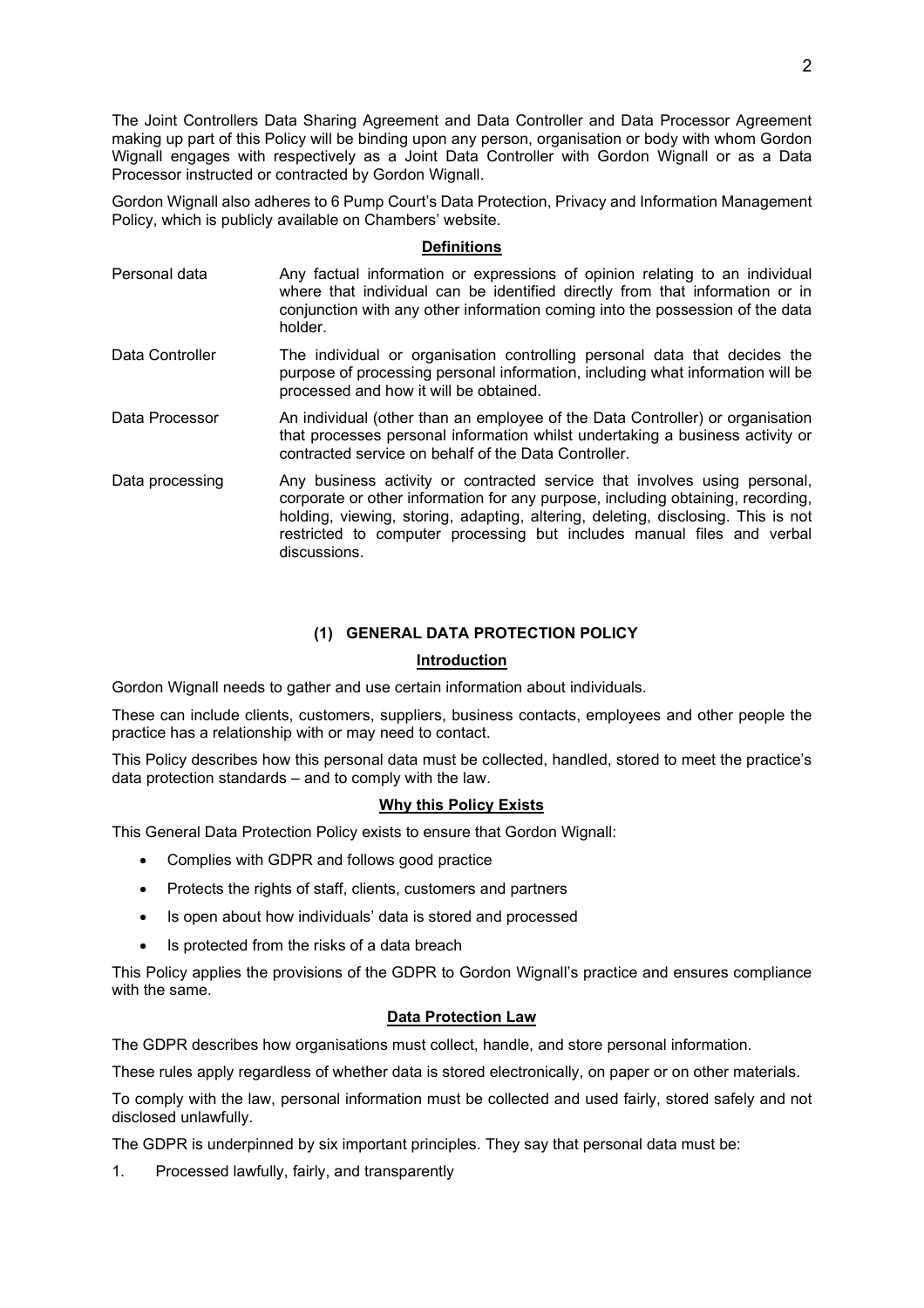- 2. Collected for specific, explicit, and legitimate purposes
- 3. Adequate, relevant, and limited to what is necessary for processing
- 4. Accurate and, where necessary, kept up to date.
- 5. Kept in a form such that the Data Subject can be identified only as long as is necessary for processing
- 6. Processed in a manner that ensures appropriate security of the personal data

This Policy will be updated as necessary to reflect best practice in data management, security, and control and to ensure compliance with any changes or amendments made to the GDPR.

## **People, Risks and Responsibilities**

People

This Policy applies to:

- Gordon Wignall
- All employees or staff of Gordon Wignall or Chambers, including volunteers, work experience students or support staff
- All contractors, suppliers and other people working on behalf of Gordon Wignall

It applies to all data Gordon Wignall holds relating to identifiable individuals. This can include but is not limited to names of individuals, postal addresses, email addresses, telephone numbers, financial data, business names, plus any other personal sensitive information relating to individuals.

### Risks

If personal data is not processed in accordance with this Policy and the GDPR generally, there is a risk of sanction against Gordon Wignall by way of ICO penalty, prosecution or reputational damage, or of loss occasioned by compensation, damages and costs payable under a civil claim or complaint by a data subject.

## **Responsibilities**

Gordon Wignall and everyone who works for Gordon Wignall either directly or indirectly has responsibility for ensuring data is collected, stored and handled appropriately.

This Policy will be updated as necessary to reflect best practice in data management, security, and control and to ensure compliance with any changes or amendments made to the GDPR.

#### **General Data Protection Policy Information**

Gordon Wignall will, through appropriate management and strict application of criteria and controls:

- Observe fully conditions regarding the fair collection and use of information
- Meet its legal obligations to specify the purposes for which information is used
- Collect and process appropriate information, and only to the extent that it is needed to fulfil its operational needs or to comply with any legal requirements
- Ensure the quality of information used
- Ensure appropriate retention and disposal of information
- Ensure that the rights of people about whom information is held, can be fully exercised under the GDPR. These include:
	- o The right to be informed
	- o The right of access
	- o The right to rectification
	- o The right to erase
	- o The right to restrict processing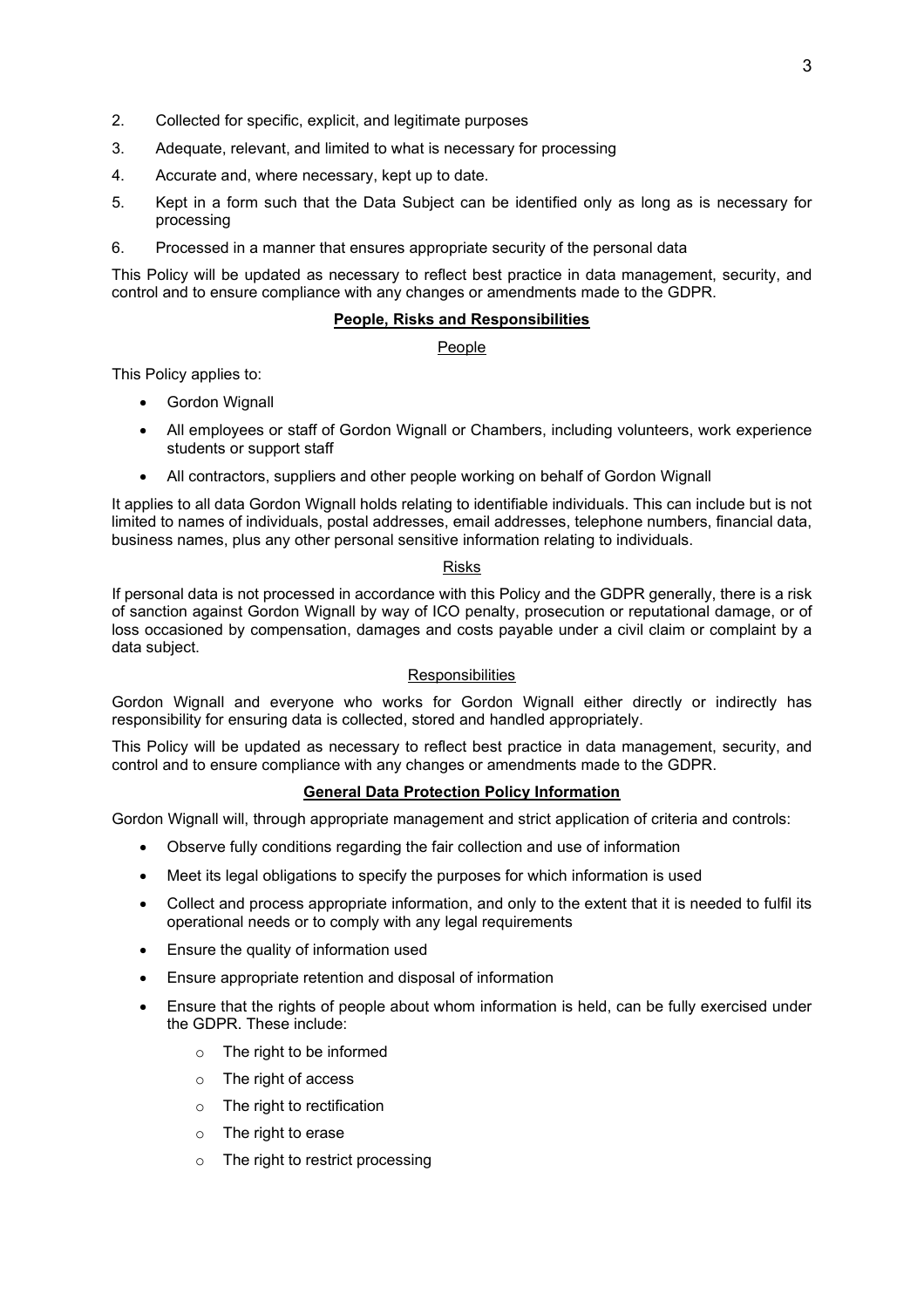- o The right to data portability
- o The right to object
- o Rights in relation to automated decision making and profiling.
- Take appropriate technical and organisational security measures to safeguard personal information
- Ensure that personal information is not transferred outside the EEA without suitable safeguards
- Treat people justly and fairly whatever their age, religion, disability, gender, sexual orientation or ethnicity when dealing with requests for information
- Set out clear procedures for responding to requests for information

### **Data Storage**

Information and records relating to service users will be stored securely and will only be accessible to authorised staff and Data Processors.

Information will be stored for only as long as it is needed or required statute and will be disposed of appropriately.

Gordon Wignall will ensure all personal and company data is non-recoverable from any computer system when that system comes to be disposed of.

### **Data Access and Accuracy**

All data subjects have the right to access the information Gordon Wignall holds about them, except where specific exemptions apply to a legal professional. Gordon Wignall will also take reasonable steps ensure that this information is kept up to date.

In addition, Gordon Wignall will ensure that:

- Everyone processing personal information understands that they are contractually responsible for following good data protection practice
- Everyone processing personal information is appropriately trained to do so
- Everyone processing personal information is appropriately supervised
- Anybody interested in making enquiries about handling personal information knows what to do
- Enquiries about handling personal information are dealt with promptly and courteously
- The manner in which personal information is handled is explained clearly
- There will be a regular review and audit of the ways personal information is held, managed and used
- There will be a regular assessment and evaluation of the methods and performance in relation to handling personal information
- All Chambers staff are aware that a breach of the rules and procedures identified in this Policy may lead to disciplinary action being taken against them

#### **Disclosure**

Gordon Wignall may share data with agencies such as government departments and other relevant parties.

The data subject will be made aware in most circumstances how and with whom their information will be shared. There are circumstances where the law allows Gordon Wignall to disclose data (including sensitive data) without the data subject's consent.

These are:

- Carrying out a legal duty or as authorised by an appropriate government body
- Protecting vital interests of a data subject or other person
- The data subject has already made the information public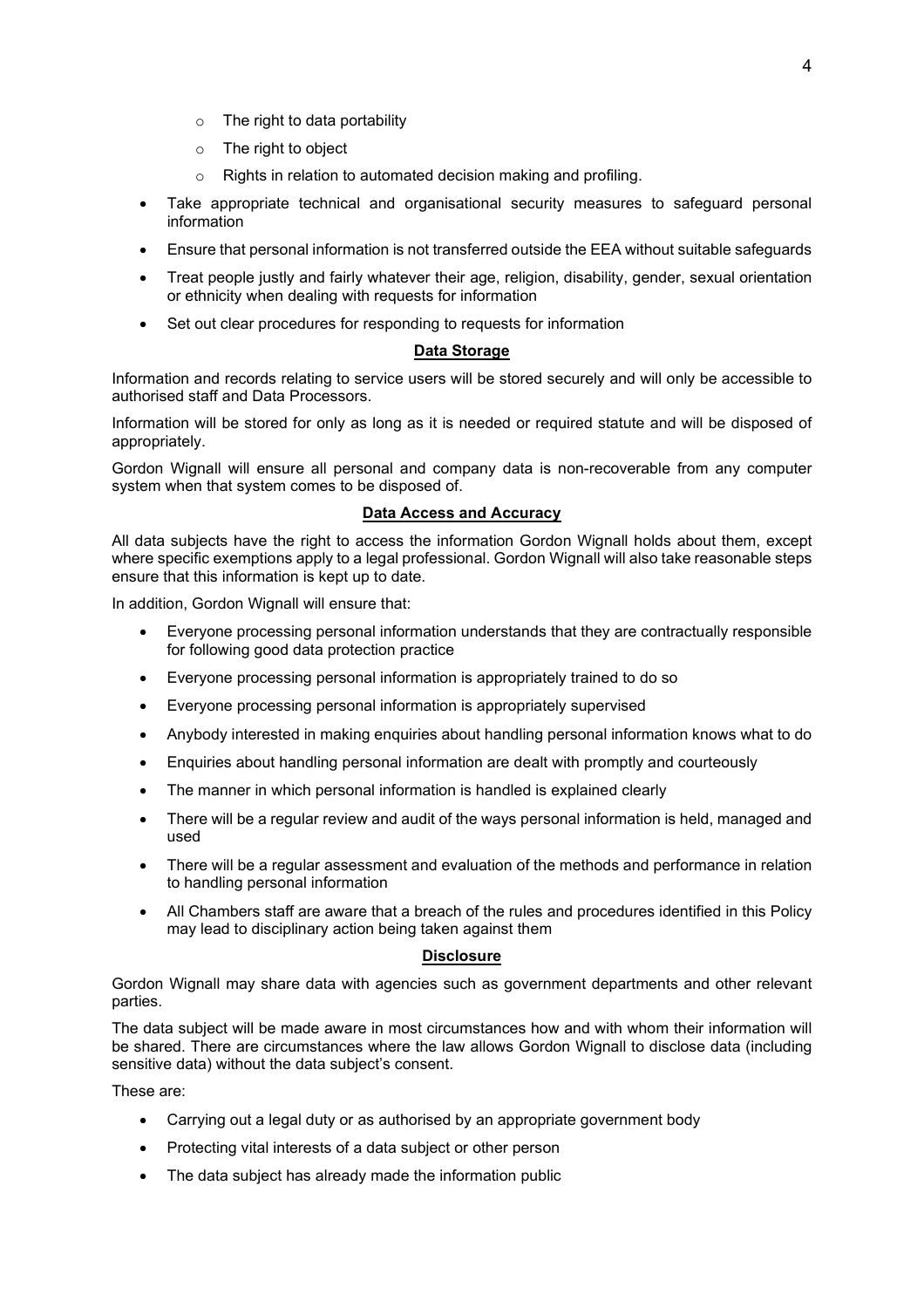- Conducting any legal proceedings, obtaining legal advice or defending any legal rights
- Monitoring for equal opportunities purposes i.e. race, disability or religion
- Providing a confidential service where the data subject's consent cannot be obtained or where it is reasonable to proceed without consent: e.g. where Gordon Wignall would wish to avoid forcing stressed or ill data subjects to provide consent signatures.

### **Data Protection Training**

Gordon Wignall will ensure that any employees that work on data controlled by Gordon Wignall are trained in data protection obligations and particularly this Policy annually.

If new members of staff commence work they will be provided with data protection training within the first month of employment.

Gordon Wignall keeps a register of all training provided to staff.

#### **Non-Conformance**

Gordon Wignall will self-report any data breaches to the ICO in accordance with the Data Breach Checklist below.

Any employee, staff member or worker of Gordon Wignall or of Chambers found to have violated this Policy may be subject to disciplinary action, up to and including termination of employment.

Any third-party Data Processor which processes data controlled by Gordon Wignall which fails to conform to the obligations under the GDPR will have action taken against it, either to terminate, suspend or reconsider such an instruction.

In case of any queries or questions in relation to this Policy please contact Gordon Wignall via Chambers.

### **Practical Information on Data Processing**

Gordon Wignall processes personal data and sensitive personal data as follows:

- 1. Personal data is usually received either by hard copy or electronically. Hard copy personal data is usually received in Chambers where it is stored securely in the Clerks Room or equivalent until collected in person by Gordon Wignall. Electronic personal data will usually be received by email, on removable storage media such as rewritable disks, or by download link. Such personal data will sometimes be processed by Chambers' clerks on behalf of Gordon Wignall by first receiving the personal data to be forwarded on to Gordon Wignall.
- 2. Personal data making up contact details and emails will be stored on Chambers' case management system and on email systems and on devices operated by Chambers' clerks as well as on Gordon Wignall's systems, in order that data subjects can be contacted by both Gordon Wignall, Chambers' clerks and by other members of Chambers when instructed on a case or if a case needs to be returned inside or outside of Chambers, and for Chambers to process Gordon Wignall's fee invoices.
- 3. When hard copy papers are passed to Gordon Wignall they will then be stored securely in Chambers, or taken out of Chambers for the purpose of Court hearings or to be worked on remotely in accordance with Gordon Wignall's Mobile Working Policy.
- 4. When electronic documents or files are passed to Gordon Wignall they will be saved onto Gordon Wignall's work system, which uses cloud computing to store these documents remotely and locally on a desktop computer, a laptop, a tablet computer and a smartphone.
- 5. Electronic documents which are processed by Chambers' clerks as well as being passed to Gordon Wignall by being attached to email will be saved to Chambers' case management system by the clerks and held securely by Chambers as a Data Processor for Gordon Wignall.
- 6. When a case is complete the hard copy papers will be returned to the professional client if there is one. Papers relating to a direct access client's case will be retained unless requested otherwise.
- 7. When a case is complete the electronic file storing all data relating to that case will be marked accordingly, and will be reviewed under Gordon Wignall's Data Retention and Disposal Policy.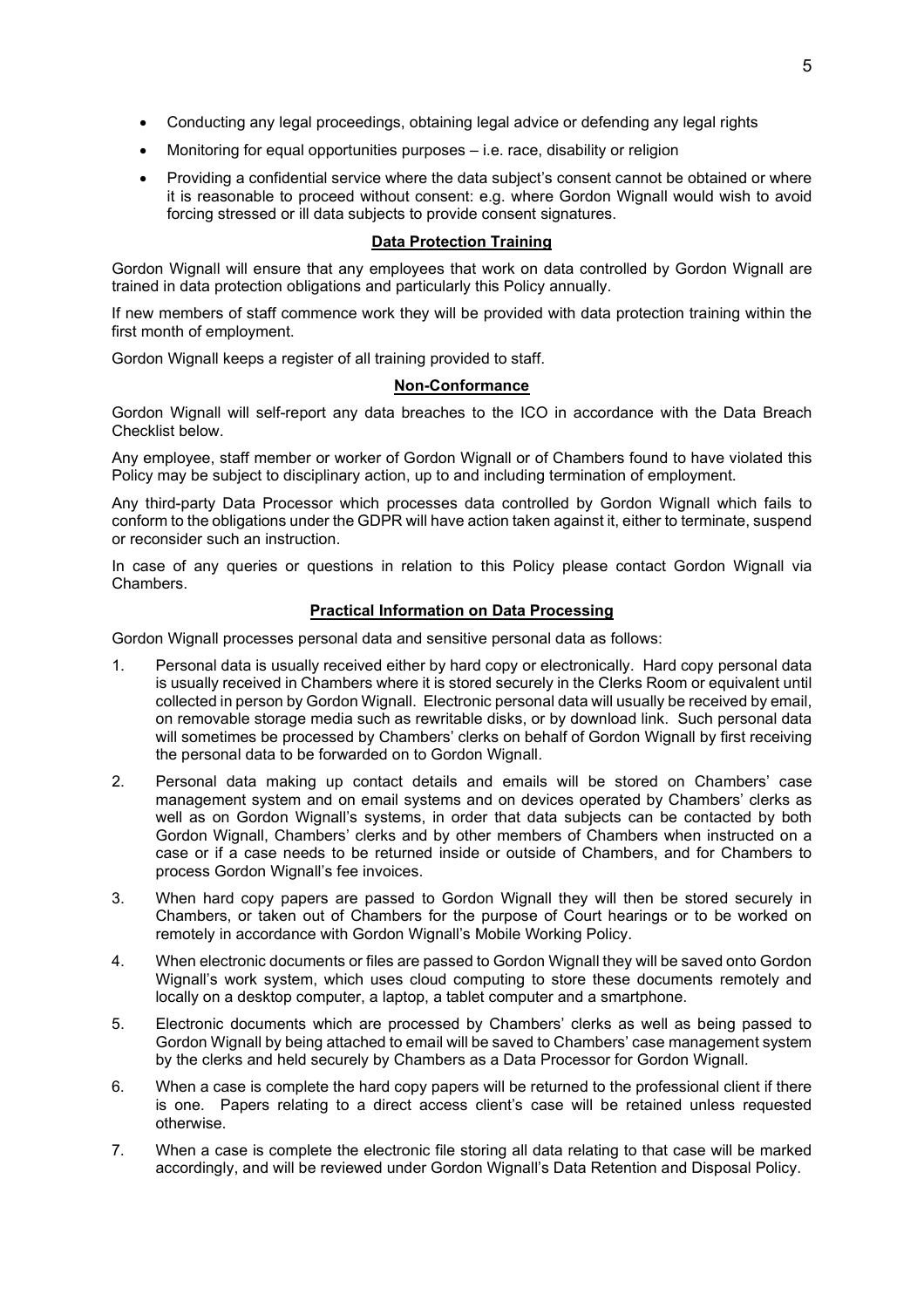8. Personal data may be shared with third parties, including third-party Data Processors, such as witnesses, experts, other members of Chambers, employees of Chambers (such as Clerks), judges or other decision-makers or tribunals, or recipients of marketing materials, but only ever for Gordon Wignall's legitimate interests as a barrister. Gordon Wignall will at all times adhere to the BSB Code of Conduct on client confidentiality.

# **(2) MOBILE WORKING POLICY**

## **Introduction**

This Policy applies to Gordon Wignall and any Data Processor instructed on Gordon Wignall's practice who may remove case files, papers or other personal data from the precincts of Chambers' offices for the purposes of work.

## **Hard Copy Materials**

Gordon Wignall will adhere to the following rules on paper and other hard copy materials:

- 1. Gordon Wignall will not remove client files or data from Chambers for any other reason than carrying out legitimate processing activities.
- 2. All files or case papers leaving Chambers are to be stored in an appropriately secured bag or box which remains under the control of the responsible person at all times.
- 3. Case files or papers will never be left freely available in any common area where they may be read by other individuals, e.g. unattended in court, in advocates' rooms in courthouses, in coffee shops, or at home.
- 4. Case files will not be left in a position where another person entering the room or looking through a window might inadvertently read them.
- 5. Case files will never be read or worked on in public where they can be overlooked by members of the public, including working on phones or laptops.
- 6. Case files may be worked on at home provided that the material is put away in a non- portable container when not in use. There will be appropriate physical security measures in place any files are stored for example, the use of burglar alarms and / or a lock on the room the files are in.
- 7. All case files will be moved securely. On public transport case files will not be left unattended. If travelling by private car, where practicable, they will be kept out of sight and stored as inconspicuously as possible. Case files should not be left in a car unattended except where the risk is less of a risk than them being taken away. Case files should never be left in a car overnight.
- 8. Gordon Wignall will not dispose of hard copy papers that contain any client data outside of Chambers, including handwritten notes, post-its etc. All hard copy paper disposals will take place in Chambers to meet confidential waste standards by secure shredding.
- 9. When no longer needed for the purpose of work off the premises of Chambers, all hard copy papers will be returned to Chambers as quickly as reasonably possible.

#### **Electronic Devices**

Gordon Wignall will adhere to the following rules when processing personal data on electronic devices:

- 1. When accessing emails from a smartphone or tablet, the device will be suitably passwordprotected and, if appropriate, encrypted. Gordon Wignall operates an 'inbox zero' policy so that the number of emails stored on any device are at a minimum.
- 2. Computers or devices will not be placed so that their screens can be overlooked, especially when working in co-working areas or public places.
- 3. Extreme care will be taken to ensure that client data and personal data relating to data subjects contained on laptops, removable devices and removable storage media is not lost or stolen.
- 4. Laptops and other removable devices will never be left unattended in public places or left in a car overnight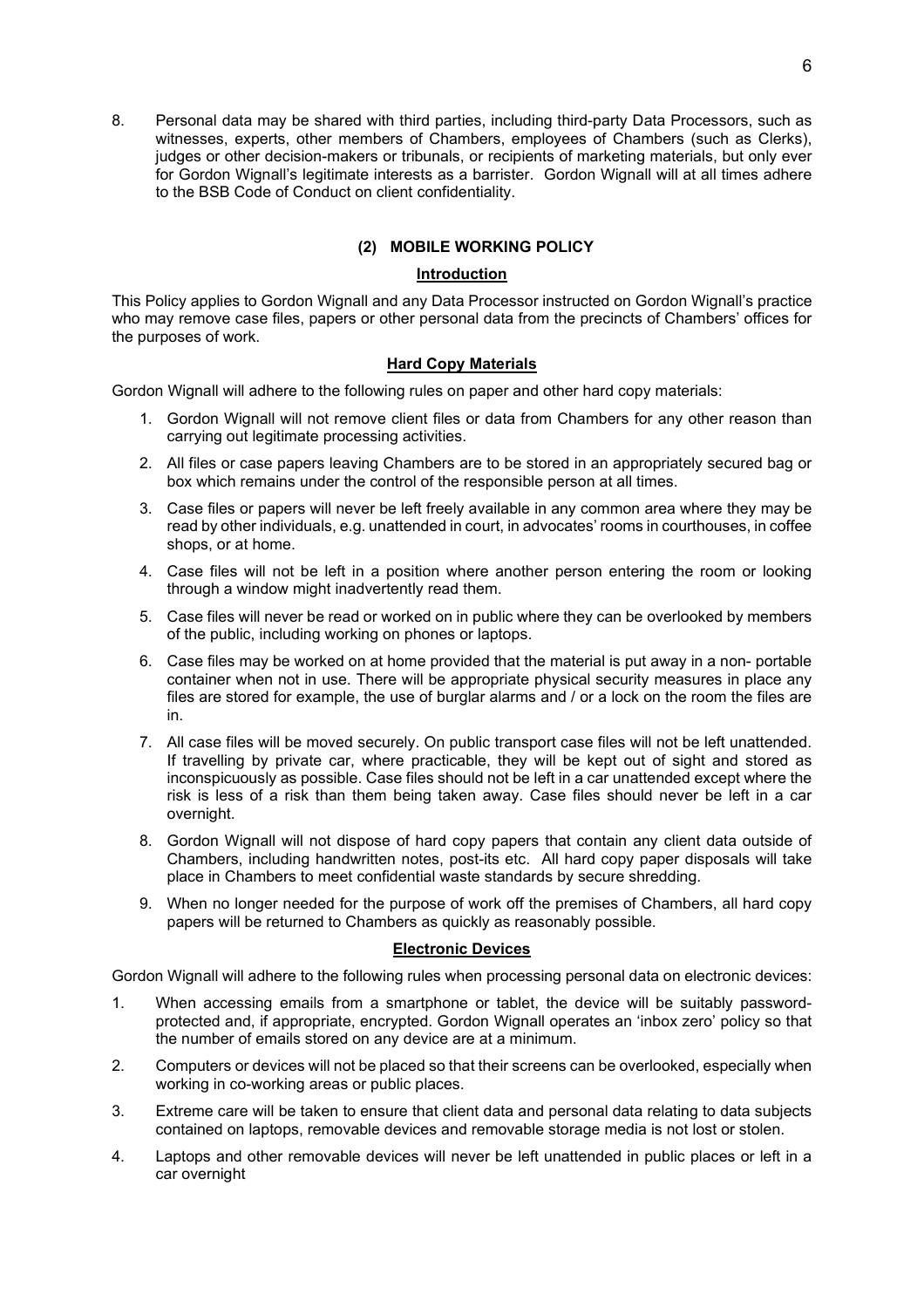- 5. The material on any laptop or other removable device will be kept to the minimum necessary to enable work to be carried out efficiently
- 6. The electronic storage of case files will carry with it minimum levels of security, namely that all devices containing work-related data (whether or not this data amounts to personal data under the GDPR) will:
	- a) Be password-protected
	- b) Have up-to-date anti-virus and anti-spyware software
	- c) Be subjected to regular virus scans
	- d) Be protected by an appropriate firewall for the computer used
	- e) Only connect to secure wifi or mobile data internet connections, or public wifi connections via a virtual private network if appropriate
	- f) Have regular operating software updates
	- g) Have care taken with them such that malware or virus infection shall be avoided at all costs
	- h) Work in progress will be regularly backed up, and back-up media used for case files will be locked away securely, or be saved to a secure cloud computing folder
	- i) Computers used for working on case files at home will be protected from unauthorised and unrestricted access by third parties including family members.
- 7. The use of removable storage media (such as memory sticks, rewritable disks, removable hard disk drives and USB drives) will only be used to store personal data controlled by Gordon Wignall with the express authorisation of Gordon Wignall, and only in particular circumstances necessary for work-related purposes. Where Chambers receives removable storage media carrying data controlled by Gordon Wignall from clients or third parties it will hold these securely until collected by Gordon Wignall and such removable media will only be transferred in physical form by tracked or registered services such as tracked DX or post.
- 8. Laptop computers will be encrypted to FIPS 140-2 or CCTM (CESG Claims Tested Mark) standards or to such other standards as may be approved by Gordon Wignall's professional clients. Whole-disk encryption rather than folder encryption is required.
- 9. Gordon Wignall maintains a log of all computers and devices used for storing or working on case files. The log is maintained and updated from time to time and records type, model and serial number of each device, together with the details and currency of any anti-virus, anti-spyware, encryption or other security software maintained on each machine. Gordon Wignall will only use devices that are on this log for processing client data.

## **(3) DATA RETENTION & DISPOSAL POLICY**

## **Introduction**

In the course of carrying out various functions, Gordon Wignall creates and holds a wide range of recorded information. Records will be properly retained to enable Gordon Wignall to meet the business needs of work at the self-employed regulated Bar, legal requirements imposed on Gordon Wignall by the professional regulator or under other legislation, to evidence events or agreements in the event of allegations or disputes and to ensure that any records of historic value are preserved.

The untimely destruction of records could affect:

- 1. The conduct of Gordon Wignall's business
- 2. The ability of Gordon Wignall to defend or instigate legal actions
- 3. Gordon Wignall's ability to comply with statutory obligations
- 4. Gordon Wignall's reputation

Conversely, the permanent retention of records is undesirable and disposal is necessary to free up storage space, reduce administrative burden and to ensure that Gordon Wignall does not unlawfully retain records for longer than necessary (particularly those containing personal data).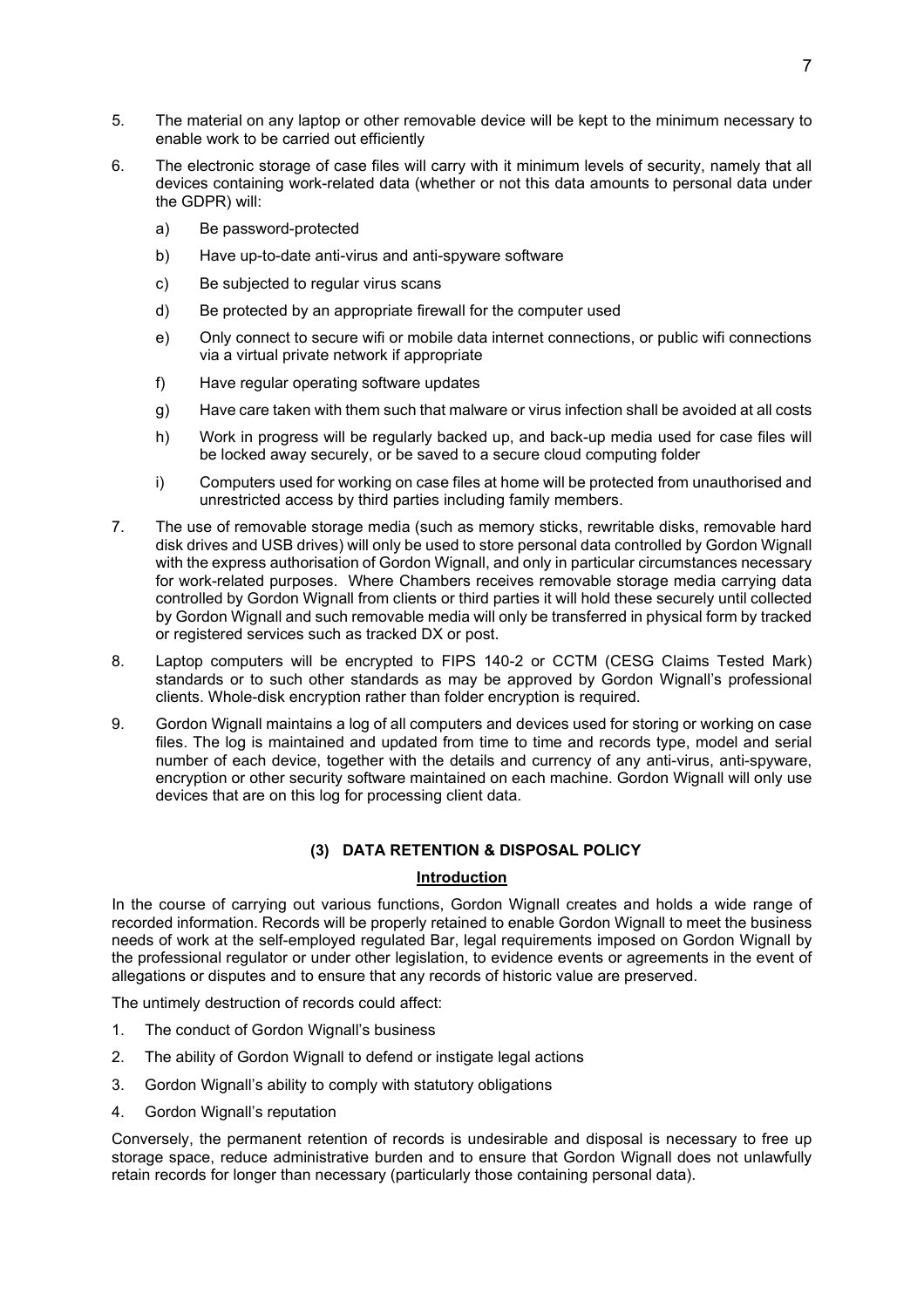#### **Purpose**

The purpose of this Policy is to set out the length of time that Gordon Wignall's records will be retained and the processes to review the records as to any further retention or for disposing of records at the end of the retention period.

Gordon Wignall demonstrates accountability to proper data retention through the retention of records and by demonstrating that disposal decisions are taken with authority and in accordance with due process.

The Policy helps to ensure that Gordon Wignall operates in compliance with the GDPR and any other legislative or regulatory retention obligations.

#### **Scope**

This Policy covers all data, information and records processed by Gordon Wignall as a Data Controller wherever created or held and on whatever media, including: on paper; in electronic files (including databases, word processing documents, power point presentations, spreadsheets, webpages, PDF files, and e-mails); and photographs, scanned images, DVD-ROMs and videos.

This Policy covers all data, information and records processed by Gordon Wignall as a Data Controller wherever created or held and such records may include, but are not limited to: client files; minutes of meetings; submissions from external parties; contracts and invoices; registers; legal advice; file notes; financial accounts; employee information; and publications.

#### **Application**

The Policy applies equally to Gordon Wignall as a Data Controller and whoever or whatever may act as a Data Processor for Gordon Wignall including Chambers, employees on a substantive or temporary contract, service providers, contractors, and any and all associated persons who work for Gordon Wignall.

#### **Minimum Retention Period**

Unless a record has been marked for 'permanent preservation' Gordon Wignall's policy will be to only be retain data for a period of 15 years. This minimum retention period has been formulated on the basis that this allows a client or third party to issue proceedings or a complaint against Gordon Wignall within then applicable limitation period of six years, plus a period of three years to allow for appeals or the active period of a case to elapse before limitation starts to run.

The minimum retention period has been calculated taking account of:

- 1. The business need of Gordon Wignall's practice
- 2. Applicable legislation
- 3. The need for Gordon Wignall to respond to complaints
- 4. The ability of Gordon Wignall to take or defend legal action.

## **Disposal**

#### What is Disposal?

Gordon Wignall is responsible for ensuring that all data held is periodically reviewed at least annually to determine whether any retention periods have expired. This will take the form of assessing the 'Last Modified' or 'Date Saved' metadata for electronic files, the noted 'Case Closed' date on paper files, or the 'Date Sent' metadata for emails. Once the retention period has expired, the data will be reviewed and a 'disposal action' agreed upon.

A 'disposal action' is;

- 1. The destruction of the record
- 2. The retention of the record for a specific further period in order to facilitate Gordon Wignall's practice, or
- 3. Alternative disposal of the record e.g. returning papers to the instructing solicitor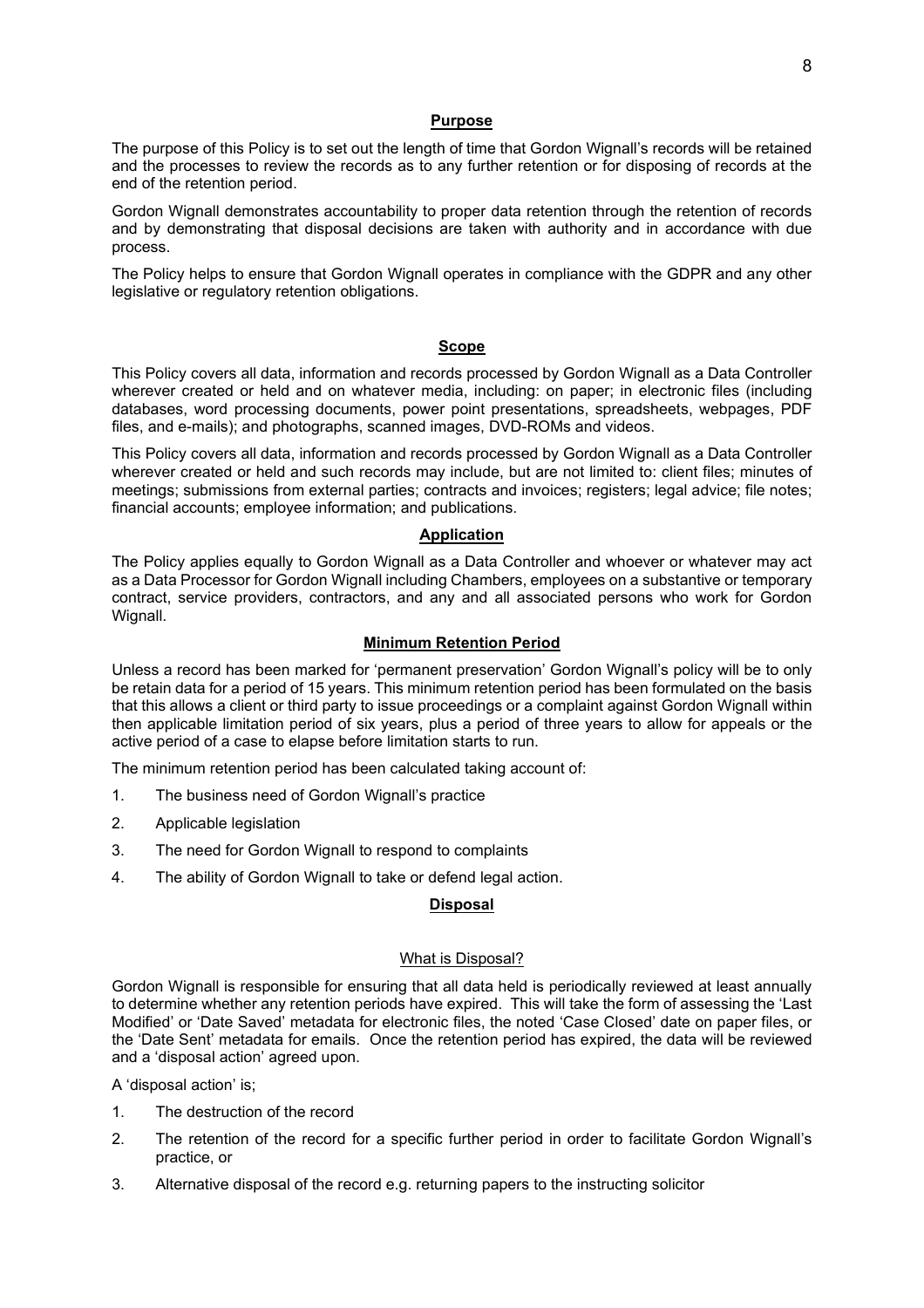#### Making and Recording the Disposal Decision

A review of the data will take place as soon as possible after the expiry of the retention period or, if that is not feasible, the data will be retained and a later review date set. This may not be a detailed or timeconsuming exercise but there will be a considered appraisal of the contents of the data. The review will be conducted by the Gordon Wignall.

The disposal decision will be reached having regard to:

- The on-going business and accountability needs of Gordon Wignall's practice
- Applicable legislation
- Whether the record has any long-term historical or research value
- The best practice in the legal industry
- Any costs associated with continued storage versus costs of destruction;
- The legal, political and reputational risks associated with keeping, destroying or losing control over the record.

## **Destruction**

No destruction of data will take place without assurance that:

- The data is no longer required by any part of Gordon Wignall's practice
- No work is outstanding on any instructions on the case in question or any related case
- No litigation or investigation is current or pending which affects the data
- There are no current or pending FOIA or GDPR subject access requests which affect the record.

## Destruction of Paper Records

Destruction will be carried out in a way that preserves the confidentiality of the data. Non-confidential records may be placed in ordinary rubbish bins or recycling bins. Confidential records will always be placed in confidential waste bins or shredded and placed in paper rubbish sacks for collection by an approved disposal firm. All copies, including security copies, preservation copies and backup copies will be destroyed at the same time in the same manner.

## Destruction of Electronic Records

All electronic records will be either physically destroyed or wiped. Deletion of the files simply by overwriting will not be sufficient, save that the data may be deleted pending the eventual physical destruction or wiping of the device in question.

## Further Retention

Upon review the data may be retained for a further period if it has on-going business value or if there is specific legislation which requires it to be held for a further period.

# **(4) SUBJECT ACCESS REQUEST POLICY**

## **Subject Access Requests**

All individuals who are the subject of personal data held by Gordon Wignall are entitled to:

- 1. Ask what information Gordon Wignall holds about them and why
- 2. Ask how to gain access to it
- 3. Be informed how to keep it up to date
- 4. Be informed how the company is meeting its data protection obligations

If an individual contacts Gordon Wignall requesting this information, this is called a subject access request. This request is to be dealt with promptly and in any event within one month. Gordon Wignall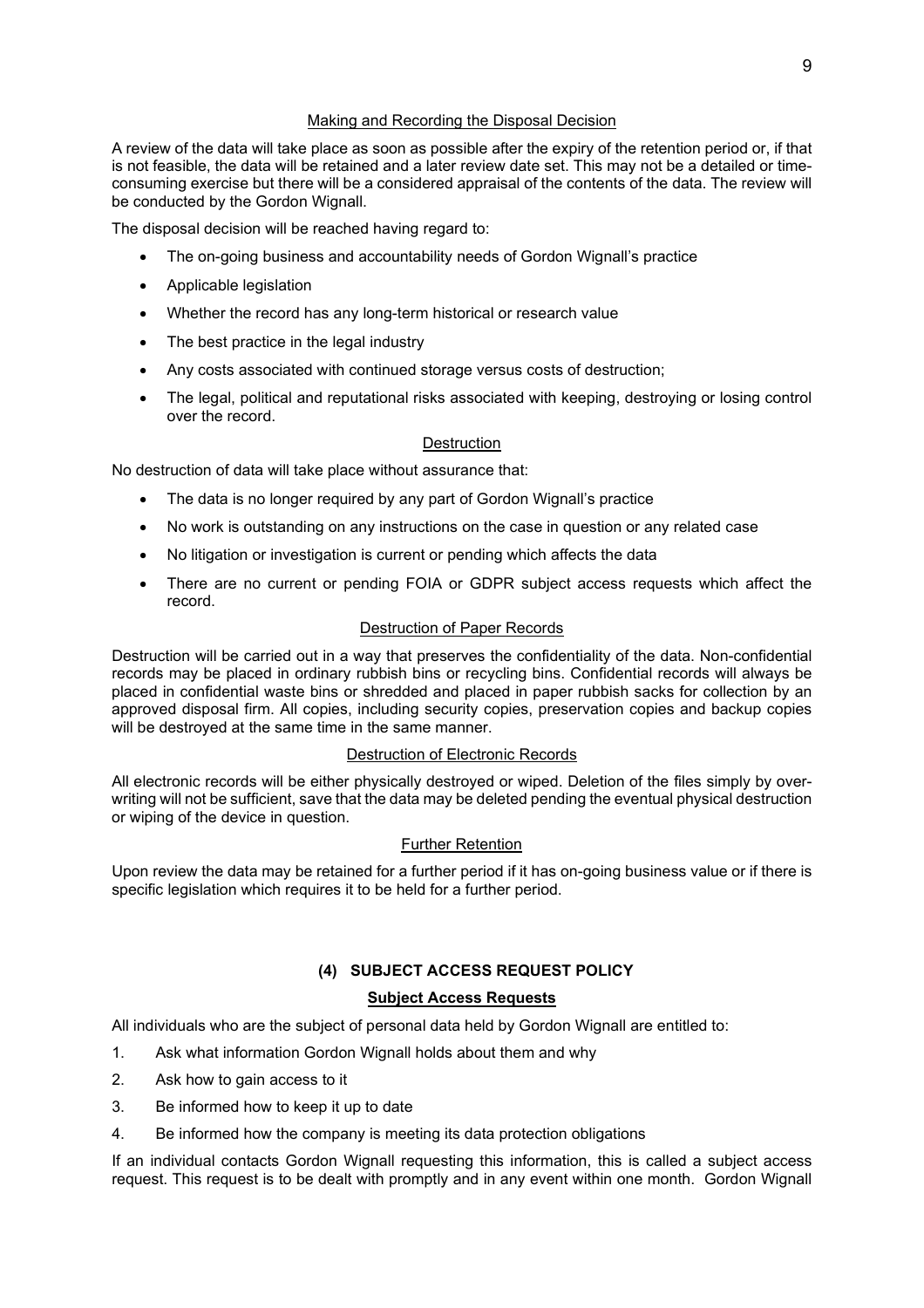Gordon Wignall may carry out any of the following before releasing data further to a subject access request:

- 1. Request photographic proof of identification before sharing any information.
- 2. Check if there are any exemptions contained within the GDPR which prevent the sharing of this information with the data subject
- 3. Clarify and request further details about the subject access request if it is unclear before providing a copy of all information within one calendar month of receipt of a clear request.

## **(5) DATA BREACH MANAGEMENT CHECKLIST**

#### **Introduction**

This Policy will apply as a Checklist to guide Gordon Wignall through the steps necessary upon any data breach or suspected data breach occurring in respect of data for which Gordon Wignall is the Data **Controller** 

A data protection breach is defined as *"a breach of security leading to the accidental or unlawful destruction, loss, alteration, unauthorised disclosure of, or access to, personal data transmitted, stored or otherwise processed"*.

Gordon Wignall will also follow the Chambers Data Protection Breach Reporting Procedure under the Chambers Data Protection, Privacy and Information Management Policy where appropriate.

#### **Investigate**

Record details of the data breach:

- 1. Describe the incident in as much detail as possible.
- 2. When did the incident happen?
- 3. How did the incident happen?
- 4. Has there been any delay between the breach happening and the breach being investigated?
- 5. What is the scope of the breach?
- 6. What data has been breached?
- 7. How many data subjects are affected?
- 8. Are any of the data subjects at risk as a result of the breach?
- 9. What type of information is involved? Is it commercial or personal?
- 10. What can happen to the information? How could it be used to a detrimental effect? What action could be taken to deal with those effects?
- 11. If data has been lost or stolen, are there any safeguards in place such as encryption?

#### **Containment**

Record what technical systems have been affected:

- 1. Emails
- 2. Cloud or server storage
- 3. Case or practice management systems
- 4. Mobile devices
- 5. Home or Chambers internet access

What can you do to prevent further loss or consequences?

## **Notification**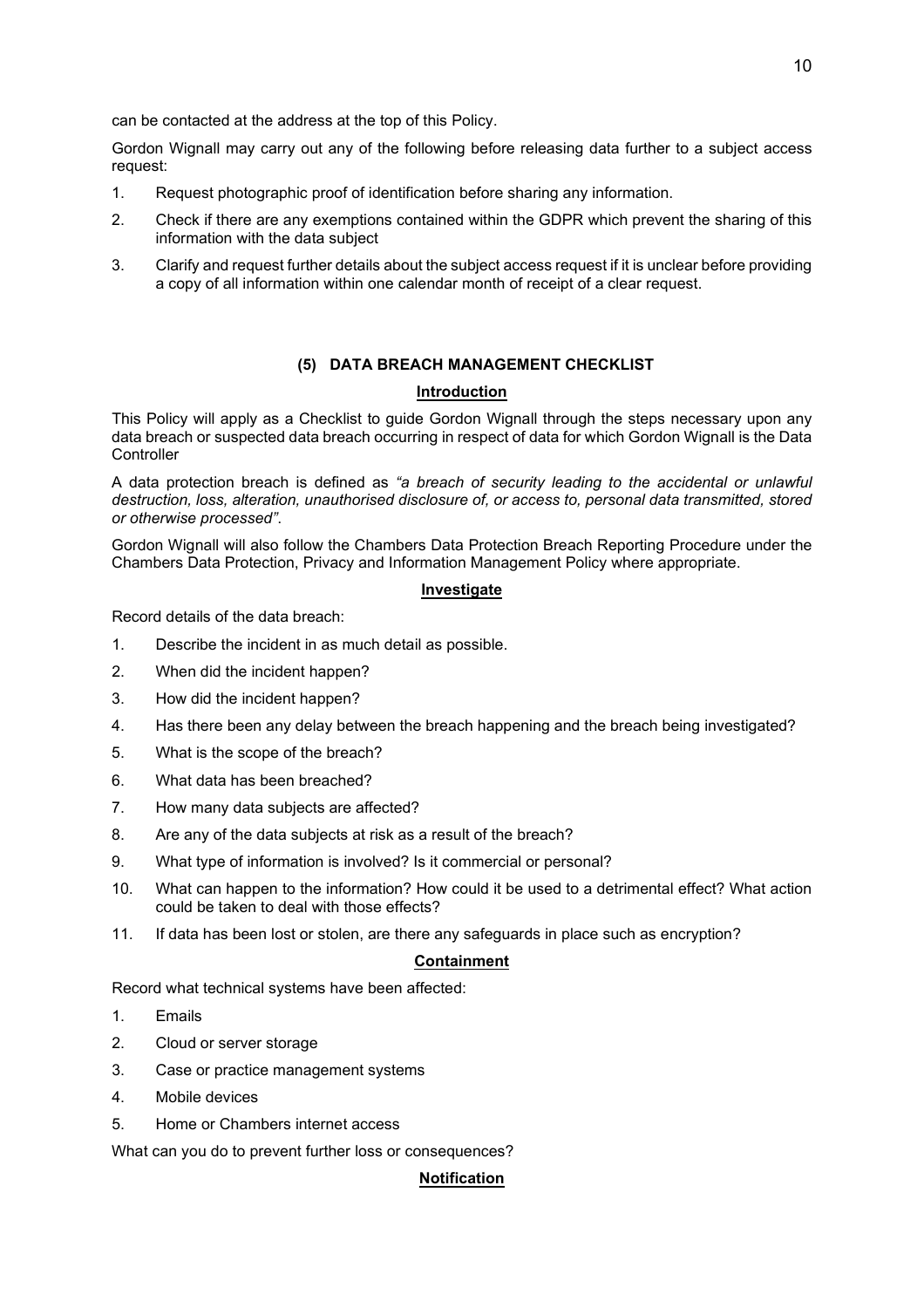Consider who needs to be notified of the breach:

- 1. Instructing solicitors or department, or direct access client if appropriate
- 2. Individuals who are the subjects of the data
- 3. Chambers' Data Protection Officer
- 4. Head of Chambers
- 5. Chambers' Senior Clerk
- 6. Email and/or Chambers' case management systems service provider
- 7. Police
- 8. Bar Standards Board
- 9. Information Commissioner's Office
- 10. Professional indemnity insurer
- 11. CJSM

## **Sources of Assistance**

Do you need to get legal advice?

Do you need PR assistance in relation to media attention?

Can your IT providers help?

Can Chambers assist?

## **Communications**

Ensure that every person provided with information about the incident understands the need for confidentiality.

Ensure that there is a clear communication strategy with a central point of contact.

All communications relevant to the incident should be restricted to an agreed group of people to avoid any unintended waiver of privilege or other unplanned disclosure of information.

## **Evaluation**

Assess why the breach occurred and review systems to prevent recurrence.

Prepare a report in writing for the ICO if the data breach is reportable.

## **(6) JOINT CONTROLLERS DATA SHARING AGREEMENT**

*Between*

Gordon Wignall

Registered Data Controller Ref No. Z9100902

*And*

Any Data Controller instructing Gordon Wignall to carry out regulated activities as a barrister

*Dated*

The date instructions are received

## **Introduction**

- 1. The parties to this Agreement will work together to advise, provide expertise to or represent lay clients in legal proceedings. The exchange of information facilitates this partnership and should always adhere to legal requirements under the GDPR.
- 2. For the purposes of this Agreement the Parties jointly handle and process personal data and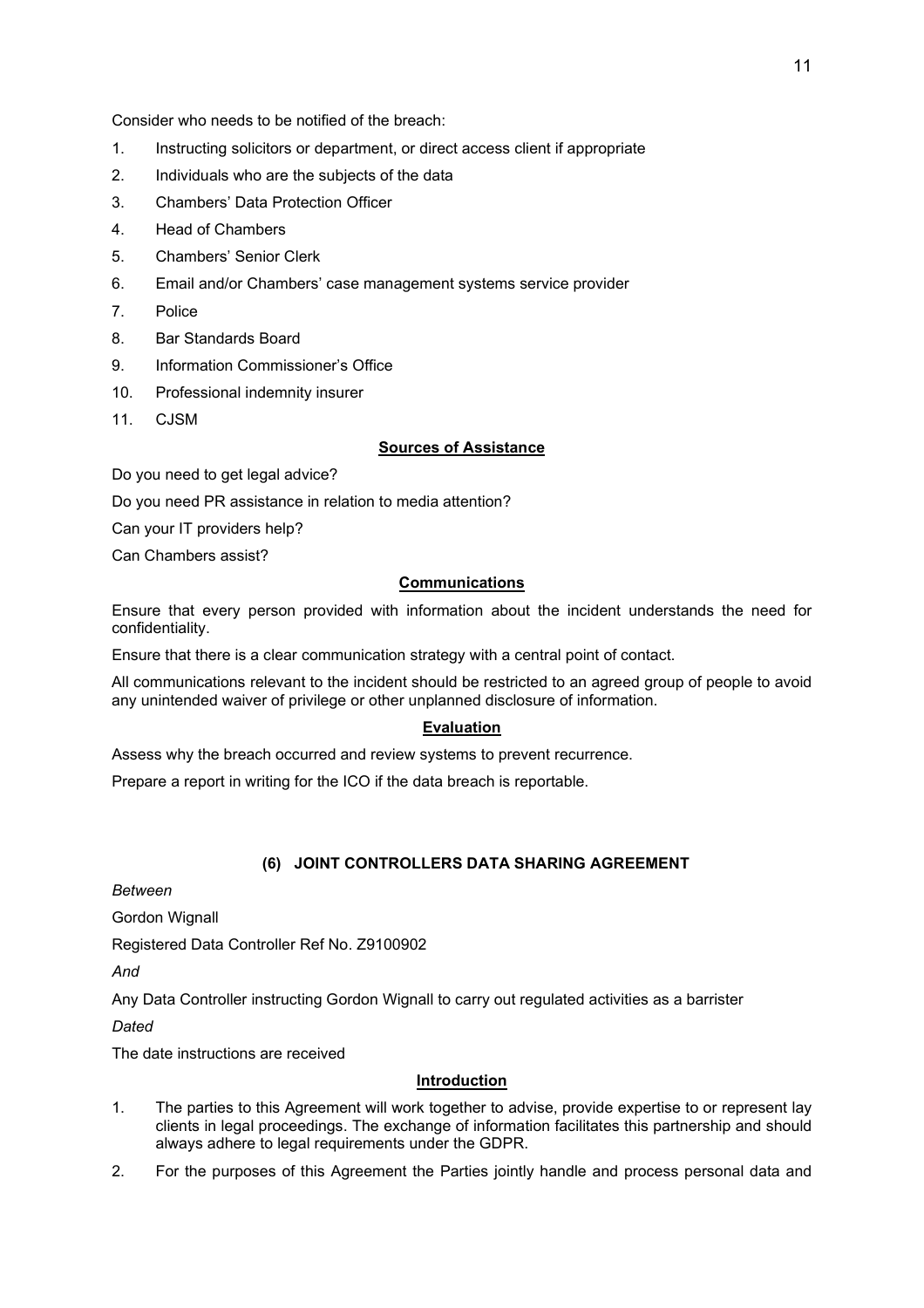sensitive personal data as defined in the GDPR and are accordingly Joint Data Controllers within the meaning of the GDPR. This joint control is primarily applicable to the personal data of a lay client(s) where the instructing party is Gordon Wignall's professional client.

## **Parties**

- 3. This Joint Controllers Data Sharing Agreement ("Agreement") is between:
	- (1) Gordon Wignall as a Data Controller

And

(2) Any Data Controller instructing Gordon Wignall

(each "a Joint Party" and jointly "the Joint Parties")

#### **Supplemental Agreement**

- 4. This Agreement is supplemental to any other separate contract entered into between the Joint Parties and exists to ensure that there are sufficient security guarantees in place for the safe sharing of personal data and sensitive personal data in accordance with the GDPR.
- 5. Information to which this Agreement relates must be handled in accordance with the appropriate legislative and regulatory environment and each Joint Party's relevant policies and procedures.

#### **Commencement of Agreement**

6. This Agreement will commence immediately upon Gordon Wignall receiving formal instructions from a Data Controller to carry out any task appropriate for a barrister and upon the transfer of any personal data to Gordon Wignall, if transferred prior to formal instruction, and where Gordon Wignall and the other Joint Party are Joint Data Controllers.

### **Length of Agreement**

7. This Agreement will remain in place until terminated by either Joint Party and will apply to all cases for all clients that the Joint Parties work on together, now and in the future, unless expressly stated otherwise.

## **Definitions**

8. For the purposes of this agreement "Relevant Information" shall mean any or all personal or sensitive personal data (as defined by the GDPR) relating to a client or clients or a case on which the Joint Parties are working together, or the personal or sensitive personal data of data subjects within that client or clients, or connected with the case in question in any fashion.

## **Purpose and Objectives of the Data Sharing**

9. The purpose of the sharing of data detailed in this Agreement is to provide legal advice and representation to the client or clients.

## **Transfer and Frequency of Data**

10. Relevant Information will be shared as and when required for both Joint Parties to discharge their responsibilities to the client(s) and to provide representation in the case appropriately.

## **Access & Security**

- 11. Under no circumstances should Relevant Information be left unattended or processed in any way that is unsecure.
- 12. Each Joint Party shall notify the others as soon as is practicable, and at a maximum within five working days, if they become aware of any unauthorised or unlawful processing, loss, damage or destruction of the Relevant Information. This includes any 'near misses' and any incidents reported to the ICO. It is the responsibility of the Joint Party managing the incidents to investigate, report and escalate them as appropriate to the necessary regulatory bodies.
- 13. Relevant Information will be shared on a strict need-to-know basis only and will only be processed by employees or third-party Data Processors of either Joint Party in order for them to perform their duties in accordance with one or more of the defined purposes.
- 14. Each Joint Party shall ensure that any processor, agent or subcontractor instructed by them to process Relevant Information will process such information in accordance with the GDPR, and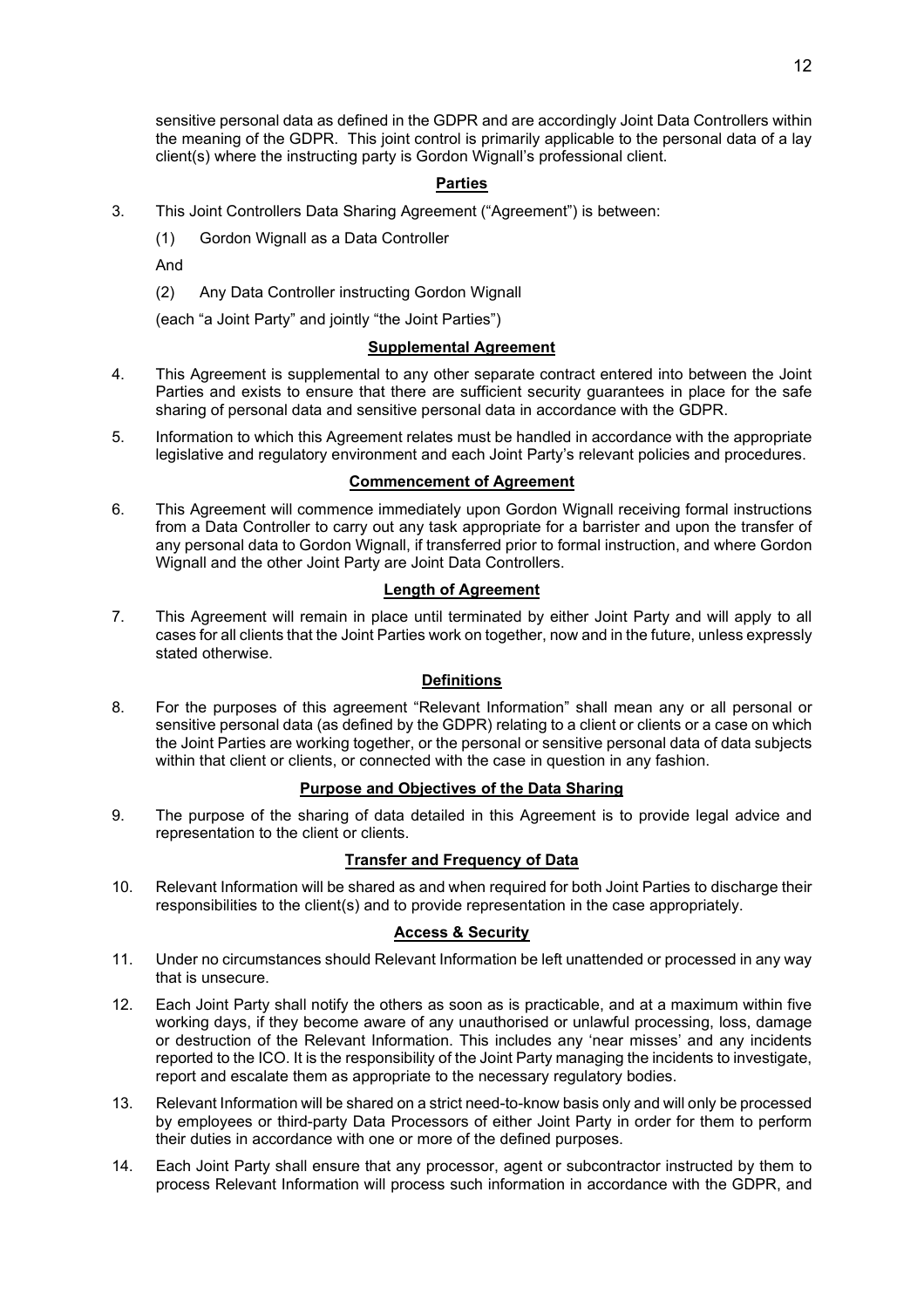that all appropriate data sharing or processing agreements or contracts are in place.

- 15. Each Party will ensure that all staff with access to the Relevant Information have received appropriate data protection or information governance training and are aware of the confidential nature and duties placed on those processing such information. This includes ensuring they have appropriate monitoring policies and procedures in place for all staff.
- 16. Failure to meet the standards within this Agreement will result in Relevant Information not being shared, which could result in the termination of this and other service agreements.

### **Processing of Relevant Information**

- 17. Each Party remains responsible for the Relevant Information held and processed within their own systems.
- 18. Each Joint Party will ensure Relevant Information will not be processed outside of the European Economic Area without the appropriate safeguards being in place to satisfy the GDPR.
- 19. Each party will comply fully with the GDPR and other relevant legislation. Particular attention must be paid to Principle 6 and ensuring the security of Relevant Information and systems. Each Joint Party will protect such information from unauthorised or unlawful processing, accidental loss, destruction or damage, and acknowledge that they have implemented the required technical and organisational measures.

## **GDPR and the Freedom of Information Act 2000 Subject Access Requests**

- 20. Each Party is responsible for complying with complaints, queries and objections regarding Relevant Information sharing, subject access and freedom of information requests directed to their respective organisation in line with the relevant legislation or policies in practice. Each individual request must be dealt with on a case by case basis and the consequences of their decisions (for example, to object to sharing) must be clearly explained to the individuals in writing by the party receiving the request.
- 21. Each Party shall inform the other of any data subject access requests made in respect data which is jointly controlled.

## **Retention periods**

22. Relevant Information will be retained in line with each party's data retention policy, which both parties confirm meets the requirements under the GDPR.

#### **Disposal of information**

23. Both Parties are individually responsible for deleting or safely disposing of Relevant Information when it is no longer required in line with their own data protection policies, which both parties confirm meet the requirements of the GDPR.

#### **Termination and Variation**

- 24. Any Party may terminate this Agreement by giving one calendar month's notice in writing to the other Parties. The terms of this agreement remain binding on any information shared and retained throughout its lifecycle, irrespective of whether the party remains a current signatory to this agreement.
- 25. Any proposed changes to the Parties involved in this Agreement, to the purposes of the information sharing, the nature or type of information shared or manner in which the information is to be processed and any other suggested changes to the terms of this Agreement must be notified immediately to key contacts within each party so that the impact of the proposed changes can be assessed.
- 26. This Agreement shall be governed and construed in accordance with English Law and the parties agree to submit to the exclusive jurisdiction of the Courts of England and Wales.

## **(7) DATA CONTROLLER AND DATA PROCESSOR AGREEMENT**

*Between*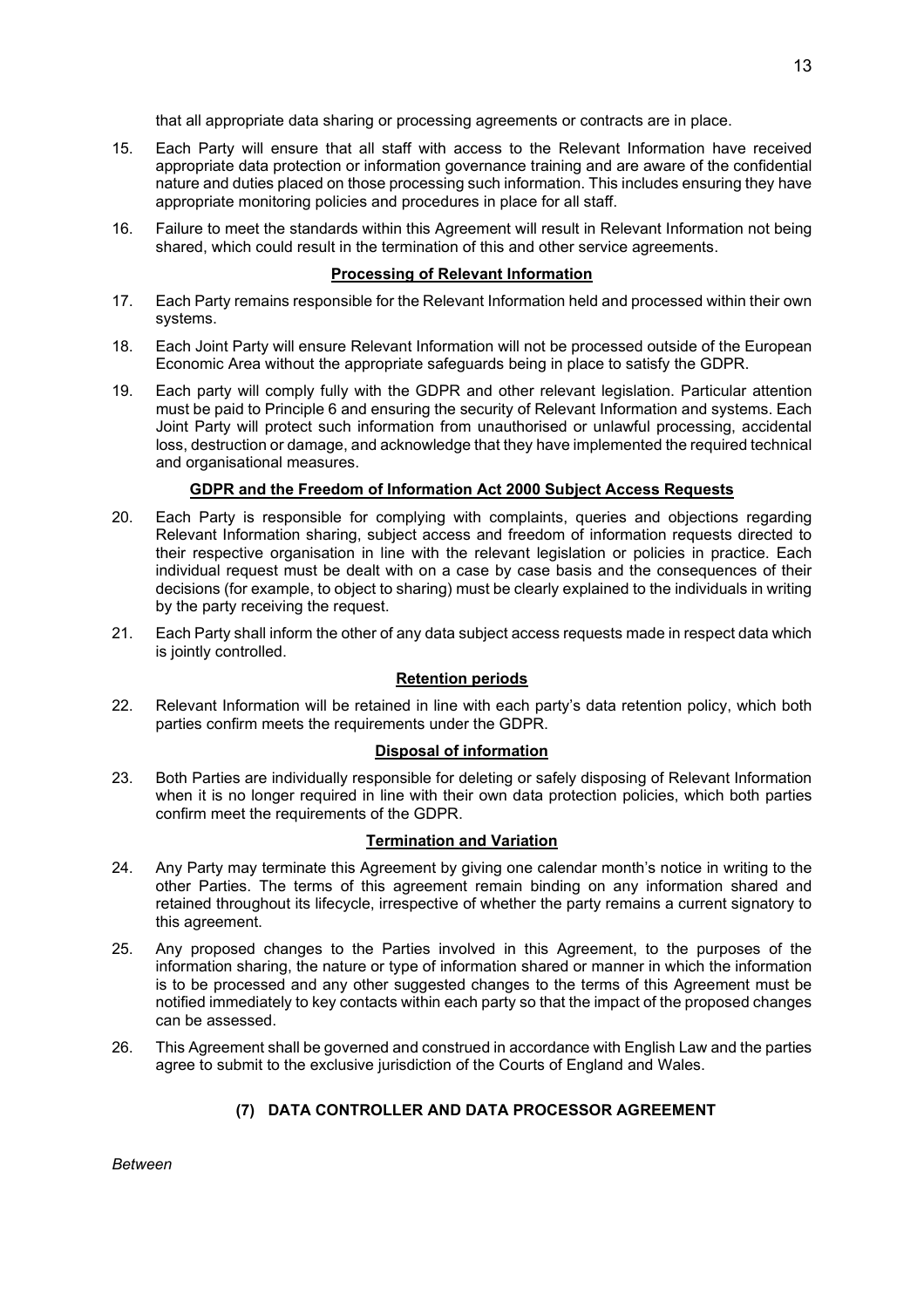Gordon Wignall

Registered Data Controller Ref No. Z9100902

*And*

Any Data Processor instructed or contracted by Gordon Wignall to carry out any form of data processing *Dated*

The date instructions are received, or a contract for services is formed

# **Introduction**

- 1. Gordon Wignall will instruct Data Processors to act to process personal data for which Gordon Wignall is the applicable Data Controller.
- 2. Because the services require the processing of personal data and sensitive personal data, the GDPR is engaged. Gordon Wignall remains the Data Controller and legally responsible for that data processing under the GDPR.
- 3. The 6th Principle of the GDPR requires a Data Controller, when using the services of another organisation or company to process personal data on their behalf (a Data Processor), to:
	- a) Choose a Data Processor which can provide sufficient guarantees about their data security measures to protect the personal data they will be processing as part of the contract
	- b) Take reasonable steps to make sure those security measures are in place and sustained
	- c) Document what the Data Processor is allowed to do with the personal data in a written contract. The contract must include: what they can and what they cannot do with the personal data; what security measures must be in place to protect the data; what procedures must be followed if there is a data breach; and any other arrangements i.e. sub-contracting, termination of contract etc. that needs to be included to secure and control the data, including the requirement for the Data Processor to comply with obligations equivalent to those imposed on the Data Controller by the 6th Principle.
	- d) Take steps to ensure that: the personal data remains protected; the liabilities and risks are appropriately managed; data is processed lawfully; and the contract is legally enforceable.
	- e) Not allow processing of personal data unless the processing is carried out under the written contract, and only when the Data Processor is instructed to process personal data by the Data Controller.
- 4. Gordon Wignall as a Data Controller wishes to engage the services of the Provider as a Data Processor to process personal data which Gordon Wignall controls as a Data Controller.

# **Parties**

- 5. This Data Controller and Data Processor Agreement ("Agreement") is between:
	- (1) Gordon Wignall as a Data Controller

And

(2) Any Data Processor (within the meaning of the GDPR) instructed or contracted by Gordon Wignall to provide services where personal data controlled by Gordon Wignall is processed ("the Provider")

(each "a Party" and jointly "the Parties")

## **Supplemental Agreement**

- 6. This Agreement is supplemental to any other separate contract entered into between the Parties (a "Main Contract") and exists to ensure that there are sufficient security guarantees in place for the safe processing of personal data and sensitive personal data in accordance with the GDPR.
- 7. Information to which this Agreement relates must be handled in accordance with the appropriate legislative and regulatory environment and each Party's relevant policies and procedures.

## **Commencement of Agreement**

8. This Agreement will commence immediately upon Gordon Wignall sending instructions to, or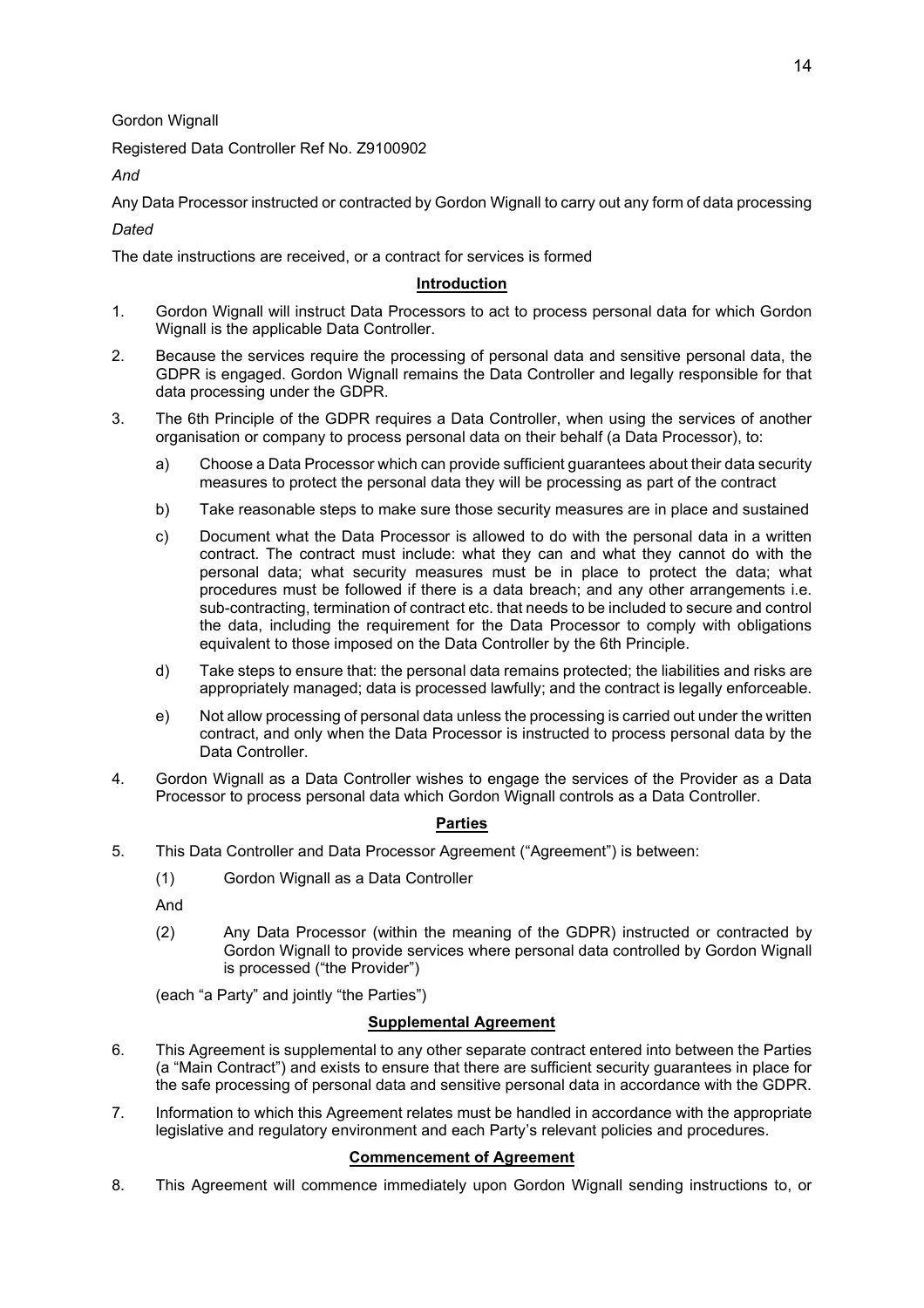contracting with, the Provider to carry out any task involving the processing of personal data and upon the transfer of any personal data to such a Data Processor in any event.

### **Length of Agreement**

9. This Agreement will remain in place until terminated by either Party or until the Provider ceases to process personal data for Gordon Wignall under any Main Contract.

## **Data Controller Rights and Responsibilities**

- 10. Gordon Wignall is the Data Controller of the personal data and is responsible for ensuring it is processed fairly and lawfully and in accordance with the GDPR.
- 11. Under the GDPR, it is the legal duty of a Data Controller to ensure the data protection Principles are met when personal data he or she controls is processed, unless an exemption applies.
- 12. Gordon Wignall remains legally responsible for the data processing carried out by the contracted Provider as Data Processor.
- 13. Gordon Wignall shall not instruct the Provider to process personal data under this Agreement where there is not a secure basis in law for that data to be processed.
- 14. Gordon Wignall, as the Data Controller, is entitled during the term of this Agreement to require the Provider to provide reasonable assurances that technical and organisational security measures adequately protect the personal data it is contracted to process.

## **Data Processor Responsibilities**

- 15. As a Data Processor the Provider shall at all time process personal data only as instructed to do so by Gordon Wignall as the Data Controller and in accordance with the GDPR and this Agreement.
- 16. The Provider shall have in place appropriate technical and organisational security measures that protect the personal data it is contracted to process on behalf of the Data Controller from unauthorised or unlawful processing, accidental loss, destruction or damage.
- 17. The Provider shall provide reasonable assurances and guarantees to Gordon Wignall as required that those technical and organisational security measures in place are both appropriate and effective in protecting the processing of personal data.
- 18. The Provider agrees to maintain good information governance standards and practices, by meeting or exceeding the data protection requirements relevant for its services.
- 19. The Provider shall not share the personal data with any third party without the prior written permission of Gordon Wignall or process personal data in any way or for any purpose that it has not been instructed and authorised by Gordon Wignall, or sub-contract a third party to process Gordon Wignall's personal data without the prior knowledge and written agreement of Gordon Wignall, and only then having provided all the necessary assurance and guarantees of their adequate organisational and technical security measures.
- 20. The Provider shall not transfer or permit the transfer of the personal data on to any territory outside the European Economic Area without the prior knowledge and written agreement of Gordon Wignall.

## **Data Security Requirements**

- 21. The Provider shall:
	- a) Have regard to the state of technological development and to the cost of implementing any measures, provide a level of security (including appropriate technical and organisational measures) appropriate to the harm that might result from unauthorised or unlawful processing of personal data or the accidental loss, damage or destruction of personal data and the nature of that personal data.
	- b) Ensure that access to the personal data is limited to those employees who need access to meet the Provider's obligations under this Agreement.
	- c) Take reasonable steps to ensure the reliability of their personnel who have access to Gordon Wignall's controlled personal data, which shall include ensuring that all staff engaged by the Provider: understand the confidential nature of the personal data; have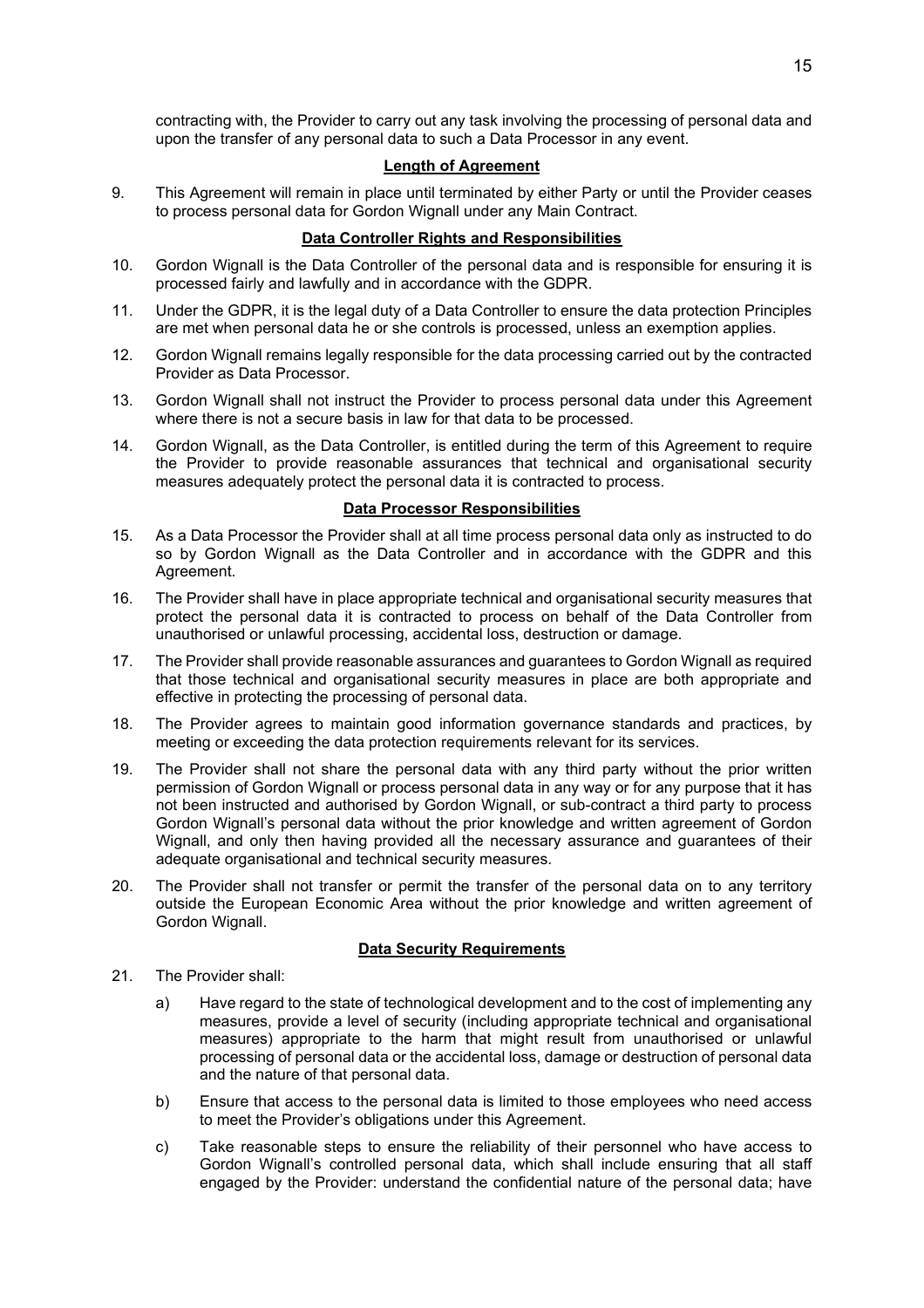received appropriate training in data protection prior to their use of the data; and have signed a written undertaking that they understand and will act in accordance with their responsibilities for confidentiality under contract.

- d) Ensure that it has properly configured access rights for its staff, including a well-defined starters and leavers process to ensure appropriate access control.
- e) Ensure that suitable and effective authentication processes are established and used to protect personal data.
- f) Ensure that the personal data is backed up on a regular basis and that any back-up data is subject to vigorous security measures as necessary to protect the availability, integrity and confidentiality of the data
- g) Implement robust and tested business continuity measures to protect the confidentiality, integrity and availability of Gordon Wignall's controlled personal data.
- h) Encrypt data transferred electronically in accordance with national standards.
- i) Ensure that employees are not able to access data remotely, e.g. from home or via their own electronic device or internet portal, other than through a secure electronic network and in accordance with an organisational remote working policy.
- j) Only dispose of data securely and confidentially when it requires disposal.

#### **Information Breach Incident Reporting**

- 22. The Provider shall have procedures in place to monitor access and to identify unauthorised and unlawful access and use of personal data.
- 23. The Provider shall immediately report to Gordon Wignall any information security incidents relating to a personal data subject whose personal data controlled by Gordon Wignall and undertakes to also fully cooperate with Gordon Wignall's incident investigation requirements.
- 24. It is Gordon Wignall's responsibility as Data Controller to ensure that the incident is reported in accordance with the law and informing the relevant data subjects as appropriate.

#### **Secure Destruction**

- 25. The Provider shall ensure that personal data held in paper form (regardless of whether originally provided by Gordon Wignall or printed from the Provider's systems) is destroyed using a cross cut shredder or subcontracted to a confidential waste company.
- 26. The Data Processor shall ensure that electronic storage media used to hold or to process personal data is destroyed or overwritten when no longer in use.
- 27. In the event of any bad or unusable sectors on electronic media that cannot be overwritten, the Provider shall ensure complete and irretrievable destruction of the media itself.
- 28. The Provider shall provide Gordon Wignall with copies of all relevant overwriting verification reports and/or certificates of secure destruction of personal data at the conclusion of the contract, if requested.

#### **Variations**

29. Any variation to the terms of this contract shall be agreed in writing by the Parties and in accordance with the contract management conditions set out in any Main Contract.

#### **Dispute Resolution**

30. The Parties shall aim to resolve all disputes, differences and questions by means of co-operation and consultation and in accordance with any dispute resolution process specified in the Main Contract.

#### **Termination**

- 31. Gordon Wignall may terminate this Agreement with immediate effect by written notice to the Provider on or at any time after the occurrence of an event that gives rise to an information security incident or otherwise poses a risk of non-compliance with the data protection principles.
- 32. Upon this Agreement ending the Provider shall securely return any personal data held or make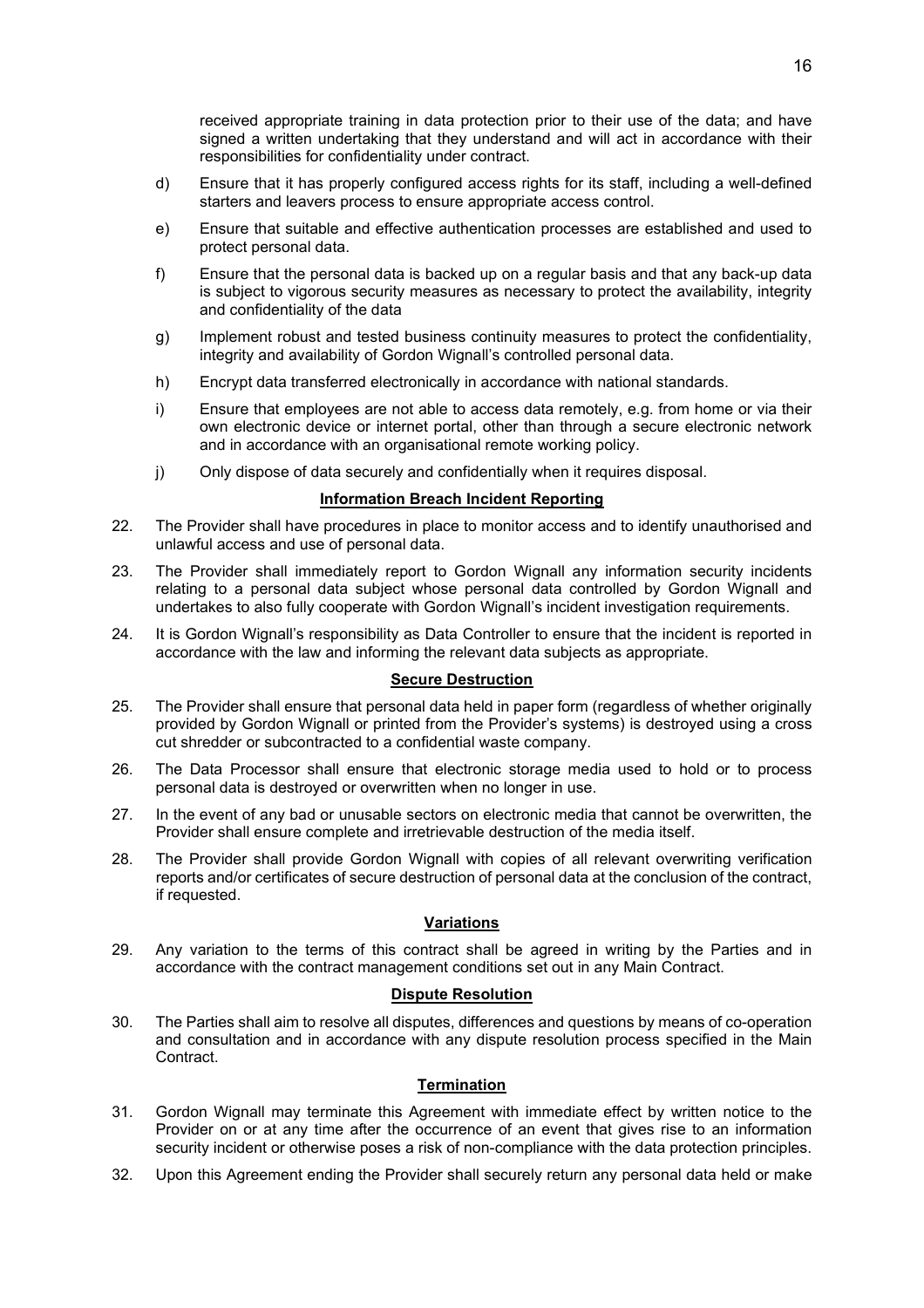arrangements for its secure destruction upon being instructed to do so by Gordon Wignall.

## **(8) PRIVACY NOTICE**

I will take all possible steps to protect your personal information. I am determined to do nothing that would infringe your rights or undermine your trust. This Privacy Notice describes the information I collect about you, how it is used and shared, and your rights regarding it.

### **Privacy Notice for Data Subjects under Article 13 GDPR**

This Privacy Notice applies to data subjects who have sent me their personal data.

### **Privacy Notice for Data Subjects under Article 14 GDPR**

This Privacy Notice applies to data subjects who have not sent me their personal data but where I have received that personal data via a third party.

### **Data Controller**

I am registered with the ICO as a Data Controller for the personal data that I hold and process as a barrister. My registered address is Chambers of Stephen Hockman QC, 6 Pump Court, Temple, London, EC4Y 7AR and my ICO registration number is Z9100902

### **Data Collection**

All the information that I hold about you is provided to or gathered by me in the course of a case and/or proceedings and/or for another reason connected to my practice as a barrister. If you have instructed me via a solicitor, your solicitor and I are Joint Data Controllers and we will tell you why we need the information and how we will use it. If you have instructed me via direct access or have not instructed me to represent you, I will be the applicable Data Controller and I will tell you why I need the information and how I will use it

I collect and process both personal data and special categories of personal data as defined in the GDPR. This includes:

- **Names**
- Emails
- Phone numbers
- Addresses
- Payment or bank details
- Dates of birth
- **Location details**
- Financial information
- Medical Records
- Criminal Records

## **Lawful Basis for Processing**

The GDPR requires all organisations that process personal data to have a Lawful Basis for doing so. The Lawful Bases identified in the GDPR are:

- Consent of the data subject
- Performance of a contract with the data subject or to take steps to enter into a contract
- Compliance with a legal obligation
- To protect the vital interests of a data subject or another person
- Performance of a task carried out in the public interest or in the exercise of official authority vested in the controller
- The legitimate interests of the data controller, or a third party, except where such interests are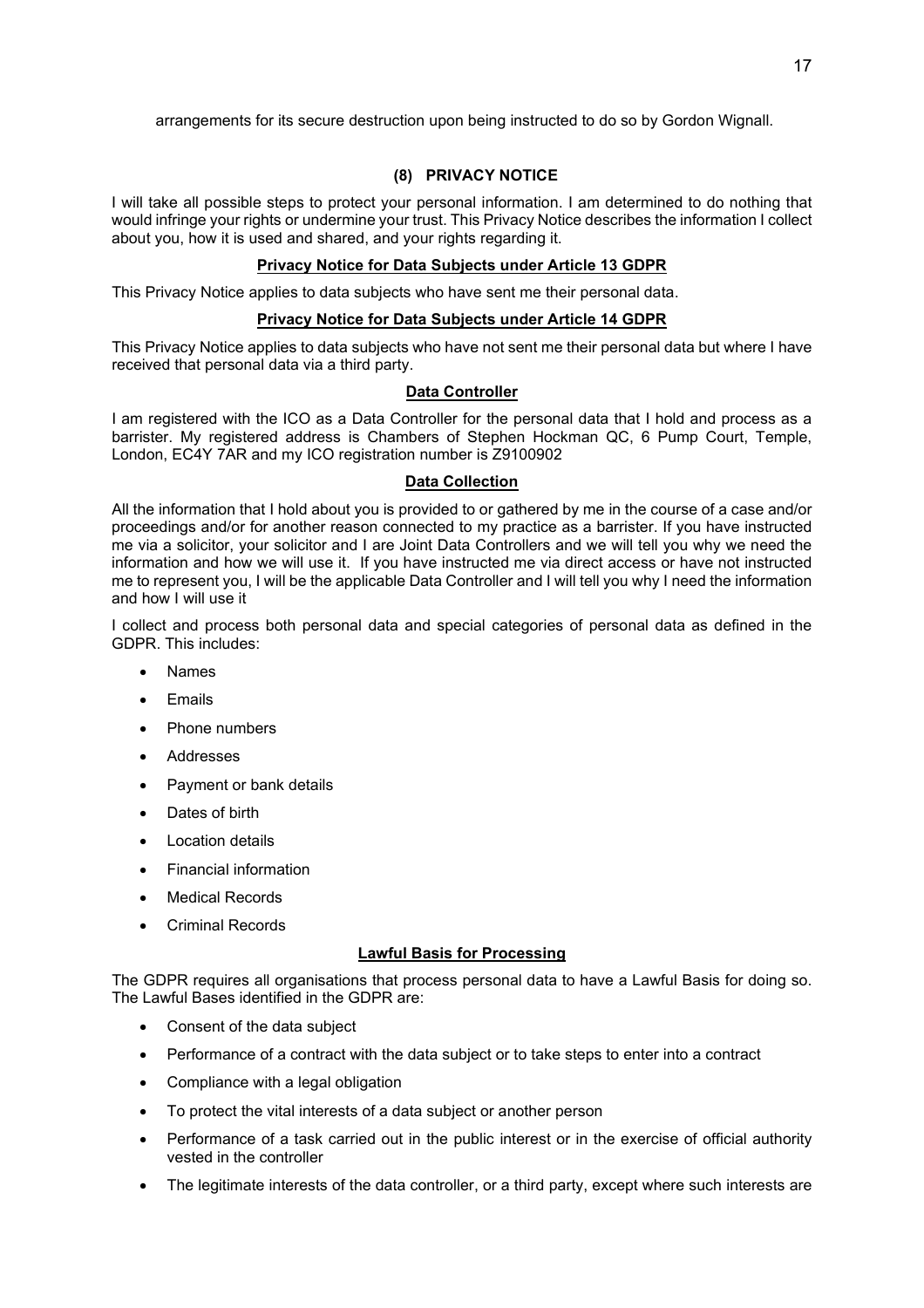overridden by the interests, rights or freedoms of the data subject

Examples of legitimate interests include:

- Where the data subject is a client or in the service of the controller
- Transmission within a group of undertakings for internal administrative purposes
- Processing necessary to ensure network and information security, including preventing unauthorised access
- Processing for direct marketing purposes, or to prevent fraud
- Reporting possible criminal acts or threats to public security

The Lawful Basis on which I will process your data is that of my legitimate interests and my legitimate interests are, variously as the case may be:

- That I need to process your personal data as you are my lay client and I cannot represent you without processing your personal data.
- That you are a potential client and I need to process your personal data to market to you or to engage with you with a view to you becoming my client.
- That you are part of an instructing body or professional client such as a firm of solicitors or instructing department, and I cannot be instructed by you without processing your personal data.
- That you are a member, employee, contractor, staff member, pupil or mini-pupil of Chambers, or a prospective member of any of those classes of person, and I need to process your personal data in order to facilitate that relationship.
- That you are an opponent on a case, an employee of the Courts or another tribunal, a witness, family member or friend or other contact of my client, a judge or other decision maker, a member of a regulatory body such as the BSB, a member of the Bar Council, or any other third party of any other description whose personal data I will process for any reason howsoever connected to my practice, and in each case I will need to process your personal data in order to operate as a barrister.

#### **Use**

I use your information to:

- Provide legal advice and representation
- Make my work known to others who might need my services (the data used for this purpose is limited to publicly accessible names and addresses of solicitors or other professional clients)
- Assist in training pupils and mini-pupils
- Investigate and address your concerns
- Communicate with you about news, updates and events
- Investigate or address legal proceedings relating to your use of my services/products, or as otherwise allowed by applicable law
- Make statutory returns as required by HMRC, the BSB or any other body

I do not use automated decision-making in the processing of your personal data.

### **Sharing**

I may share your personal data with:

- Instructing solicitors or departments
- Pupils or mini-pupils under my training or under the training of other members of Chambers
- Other members of my Chambers
- Opposing counsel